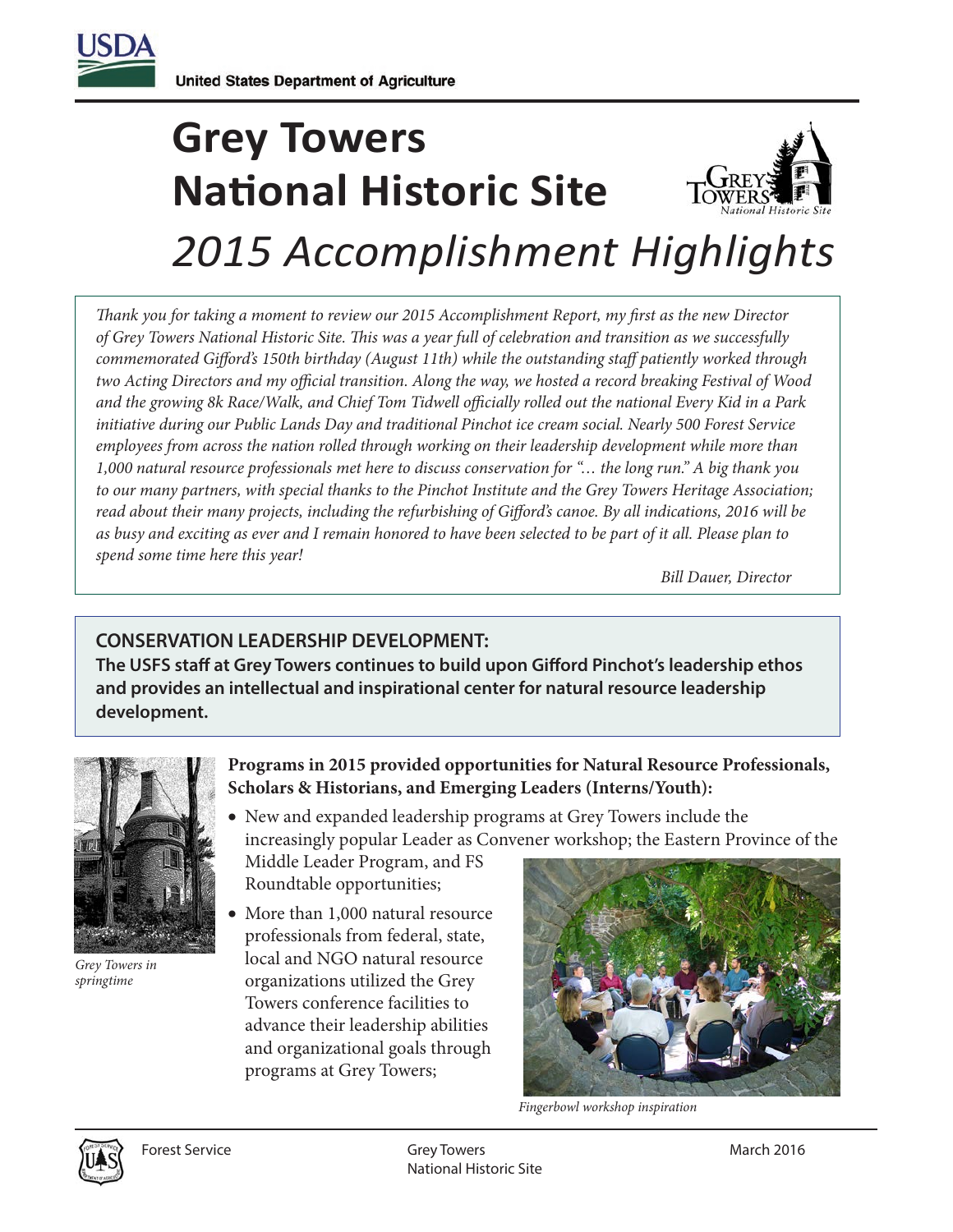- Nearly 420 Forest Service employees, ranging from middle level management, operational and leadership teams to Forest Supervisors, benefitted from meaningful Leadership Development programs;
- The FS Senior Leader program has returned to Grey Towers!
- Grey Towers staff coordinated leadership development opportunities and retreats for other FS staffs, and shared expertise and guidance to others looking to build upon the success of the USFS Leadership Development program at Grey Towers regionally, nationally and internationally;
- Hosted 2 academic professionals and environmental historians through the Scholar in Residence program, who were able to further their research of historic resource conservation events and their impact on future resource conservation;
- Launched and hosted the first Heritage Scholar candidate, a program that will help capture case studies for future use within the agency;
- Provided experiential learning experiences for 8 college students to strengthen their academic and career opportunities in such areas as forestry, environmental science, recreation
- management, museum sciences, horticulture and landscape architecture. Also coordinated hands-on natural resource learning experiences with students, the USFS urban field station in NYC and the United States Military Academy at West Point.

Looking Ahead: Grey Towers staff is *working closely with agency leaders to expand and strengthen the leadership development opportunities throughout the agency, including the expanded Leader as Convener workshop and introducing agency*  staffs that are interested in the Grey Tower's *learning experience.* 

# **LANDSCAPE, PRESERVATION & ARCHIVAL CONSERVATION:**

The USFS staff at Grey Towers continues to focus on its core mission of preserving the historic **integrity of the National Historic Site's buildings, landscape and archival collection.**



*Headstone stabilization*

#### **Progress in 2015 helped balance today's demand for multiple uses with maintaining the historic integrity of Grey Towers:**

- Continued the preservation of the architect-designed landscape at Grey Towers with restoration of wrought iron gates, sculptures and other landscape features.
- With support from partner Grey Towers Heritage Association, we:
	- $\Diamond$  continued the restoration of the Laurel Hill Cemetery on the grounds of Grey Towers with the development and installation of stabilization devices for headstones; stump and invasive plant removal and new entry sign. A popular public education program capped the 2015 efforts;
	- $\Diamond$  re-planted wildflower meadow with 1,500 plugs to increase natural pollination, decrease maintenance, and restore the historic landscape;
	- $\Diamond$  re-furbished Gifford Pinchot's 1922 Old Town canoe for exhibit and education;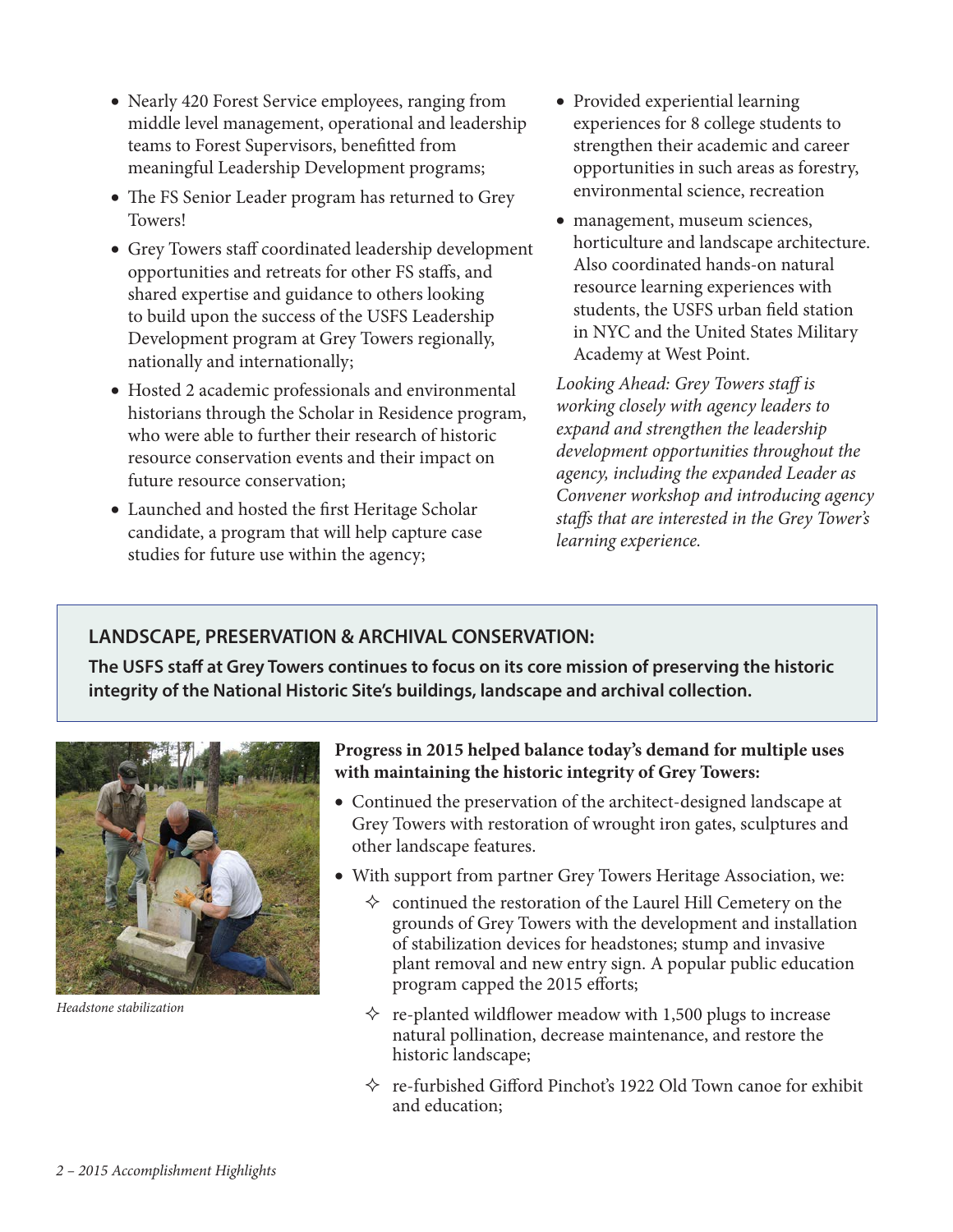- Educated thousands with new curatorial exhibits showcasing a) over 100 items from the historic collection that illustrated a timeline of Gifford Pinchot's life, and b) newly acquired Cornelia Pinchot's desk and memorabilia representing her life of activism.
- Inventoried and catalogued hundreds of donated historic Pinchot family materials, including photos, receipts, documents, books and prints, making these items available for research.

*Looking Ahead: Visitors will appreciate and gain inspiration from Cornelia Pinchot's original design and vision with the restoration of the Long Pool and Garden.*



*Cornelia Pinchot Exhibit*

### **PUBLIC PROGRAMS & EDUCATION:**

The USFS staff at Grey Towers and key partners continue to interpret the lives and contributions **of Pinchot family members through a dynamic public program that includes interpretive tours, programs, conservation education & special events.**

Programs in 2015 centered on Gifford **Pinchot's 150th birthday commemoration and heightened the public's knowledge of all he accomplished and contributed to conservation and social justice in America:**

- • Nearly 1,000 visitors participated in the annual National Public Lands Day activities at Grey Towers, including Chief Tidwell's introduction to the Every Kid in a Park national initiative. Local fourth graders earned the agency's first free passes for entry to the nation's public lands at the event, and throughout the year.
- Educated more than 17,000 visitors about the Pinchot conservation legacy through interpretive mansion tours and programs. Introduced nearly 630 students to forest history and stewardship with conservation education programs along the Grey Towers Forest Discovery Trail;

• Broadened understanding of Pinchot family contributions to conservation and social justice through a variety of public programs cosponsored by partner Grey Towers Heritage Association, including town walking tours, lectures, films, forest education trail hikes and programs, arts programs, Community Appreciation Days, an ice cream social, festivals and more;



*Chief Tidwell Delivers Every Kid in a Park passes.*

• With partner Delaware Highlands Conservancy, provided educational programs to help kids and families connect to nature—and to foster conversation about the future of their own family lands; strengthened the network of women forest landowners through the Women and Their Woods programs; supported a dynamic website that connects consumers to local providers